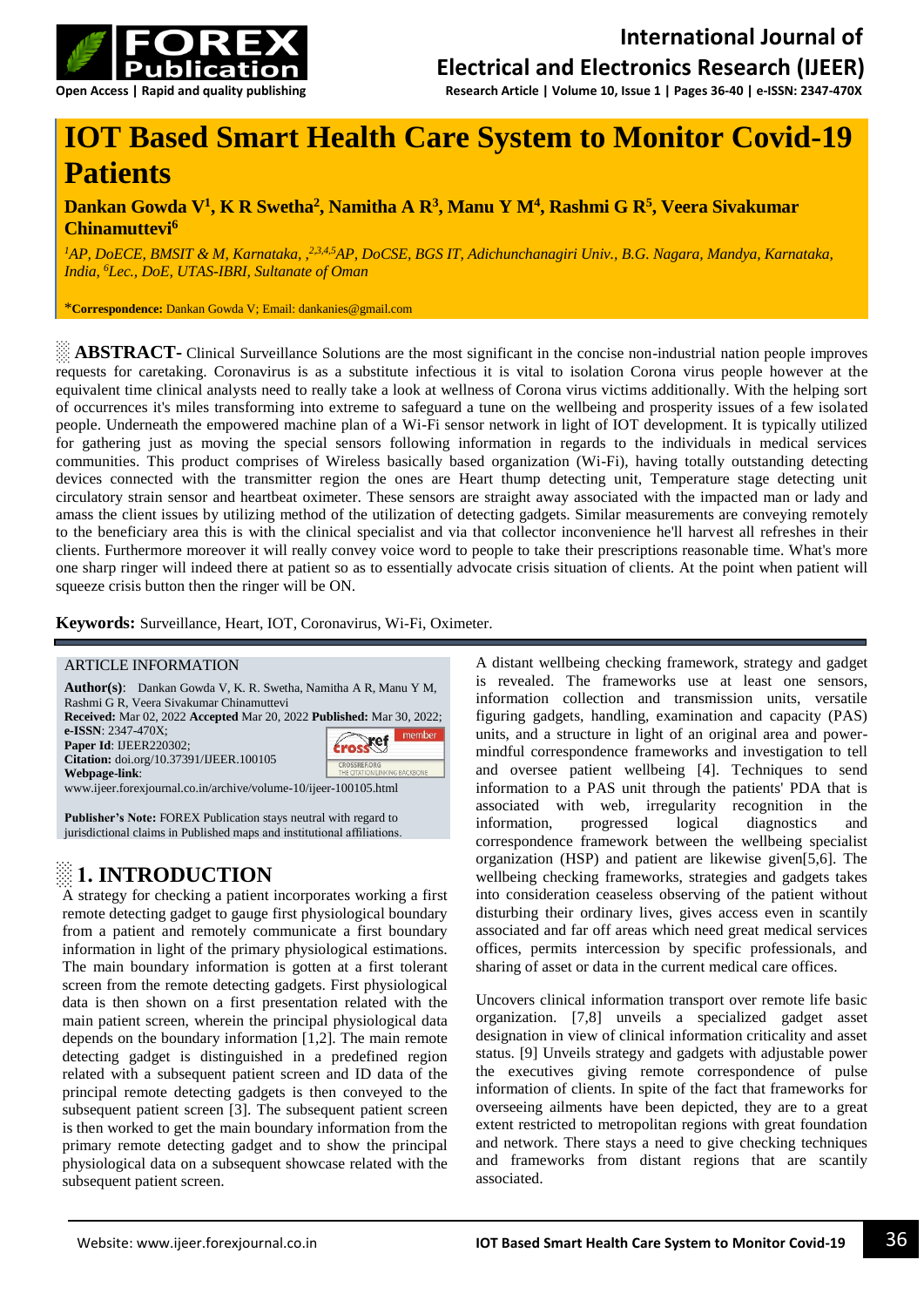

# **International Journal of Electrical and Electronics Research (IJEER)**

**Open Access | Rapid and quality publishing Research Article | Volume 10, Issue 1 | Pages 36-40 | e-ISSN: 2347-470X**

#### **░ 2. LITERATURE SURVEY**

A strategy for diagnosing COVID-19 disease of an individual. The strategy incorporates obtaining a sputum test of an individual, estimating a degree of ROS in the sputum test, and distinguishing a COVID-19 contamination status of the individual in view of the deliberate degree of ROS. Estimating the degree of ROS in the sputum test incorporates recording a cyclic voltammetry (CV) design from the sputum test and estimating a current pinnacle of the recorded CV example [10]. Distinguishing the COVID-19 contamination status of the individual incorporates recognizing COVID-19 disease of the individual receptive to the deliberate ebb and flow top being in a first scope of in excess of 230 μA and identifying COVID-19 non-contamination of the individual receptive to the deliberate momentum top being in a moment scope of under 190 μA.

A strategy is accommodated obtaining and sending biometric information (e.g., important bodily functions) of a client, where the information is broke down to decide if the client is experiencing a viral disease, for example, COVID-19. The technique incorporates utilizing a heartbeat oximeter to procure basically heartbeat and blood oxygen immersion rate, which is communicated remotely to a cell phone [11,12]. To guarantee that the information is precise, an accelerometer inside the cell phone is utilized to gauge development of the cell phone or potentially the client. When precise information is obtained, it is transferred to the cloud (or host), where the information is utilized (alone or along with other fundamental signs) to decide if the client is experiencing (or prone to experience the ill effects of) a viral disease, for example, COVID-19. Contingent upon the particular prerequisites [13,14], the information, changes thereto, and additionally the assurance can be utilized to caution clinical staff and make comparing moves.

An instrument and a sealable, sterilizeable vessel for distinguishing the presence of microorganisms in an example, the vessel containing a fluid culture medium and a sensor implies with a pointer medium in that. Changes in the marker medium coming about because of pH change or change in CO2 fixation in the medium are recognized from outside the vessel.

A gadget for the recognition of miniature particles that can be set apart by tests or antibodies equipped for being distinguished by radiation has a channel, a stock framework, and a location framework [15]. Liquid to be inspected is ignored a channel to sift through the miniature particles and to play out the checking ventures by providing comparing stamping substances to the channel.

Coronavirus has become one of the primary wellbeing difficulties of the world since February 2020. It is a stunning overall viral pandemic of which has impacted the wellbeing, economy, correspondences, and all parts of social exercises everywhere. Its comparative indications to SARS (which was found in 2003, for example, respiratory conditions persuaded the researcher to name it SARS-CoV-2. In any case, it is

significantly more infectious than SARS-CoV-2. In view of reports of the World Health Organization (WHO), in excess of 7 million individuals had reached this infection up to June 2020. Also, 400,000 individuals have kicked the bucket in light of COVID-19 until June 2020. The non-controlled nature of this pandemic has constrained specialists to foster new examines for early determination or pre-screening to more readily analyze and disengage people are suspected to be tainted. Early determination of this viral sickness is vital since it can help with forestalling and diminishing the death rate.

## **░ 3. PROBLEM FORULATION**

Different approaches have been invented for interacting with medical services by recognizing and forestalling COVID-19. The focus on supplies a framework comprised of distinct sensors for dealing with medical care [16,17].



Figure 1: Schematic view of IoT Based healthcare monitoring system



**Figure 2:** Schematic view of smart health system to monitor

The temperature sensor and the heartbeat sensor are connected to the ATmega328 microcontroller (Arduino Uno) and used to read the patient's temperature, which is then sent to an LCD display for visual display after transmission. [18, 19].

COVID-19 patients from home The goal of setting up monitoring frameworks is to limitation medical care costs by utilizing limiting logical master working environment goes to, facility stays, likewise to symptomatic discovering contraption every one of our bodies involves temperature degree just as furthermore beat recognizing to peruse understanding wellbeing. A schematic view of IOT Based healthcare monitoring system was illustrated (*Figure. 1*). The detecting gadgets are connected with a microcontroller to music the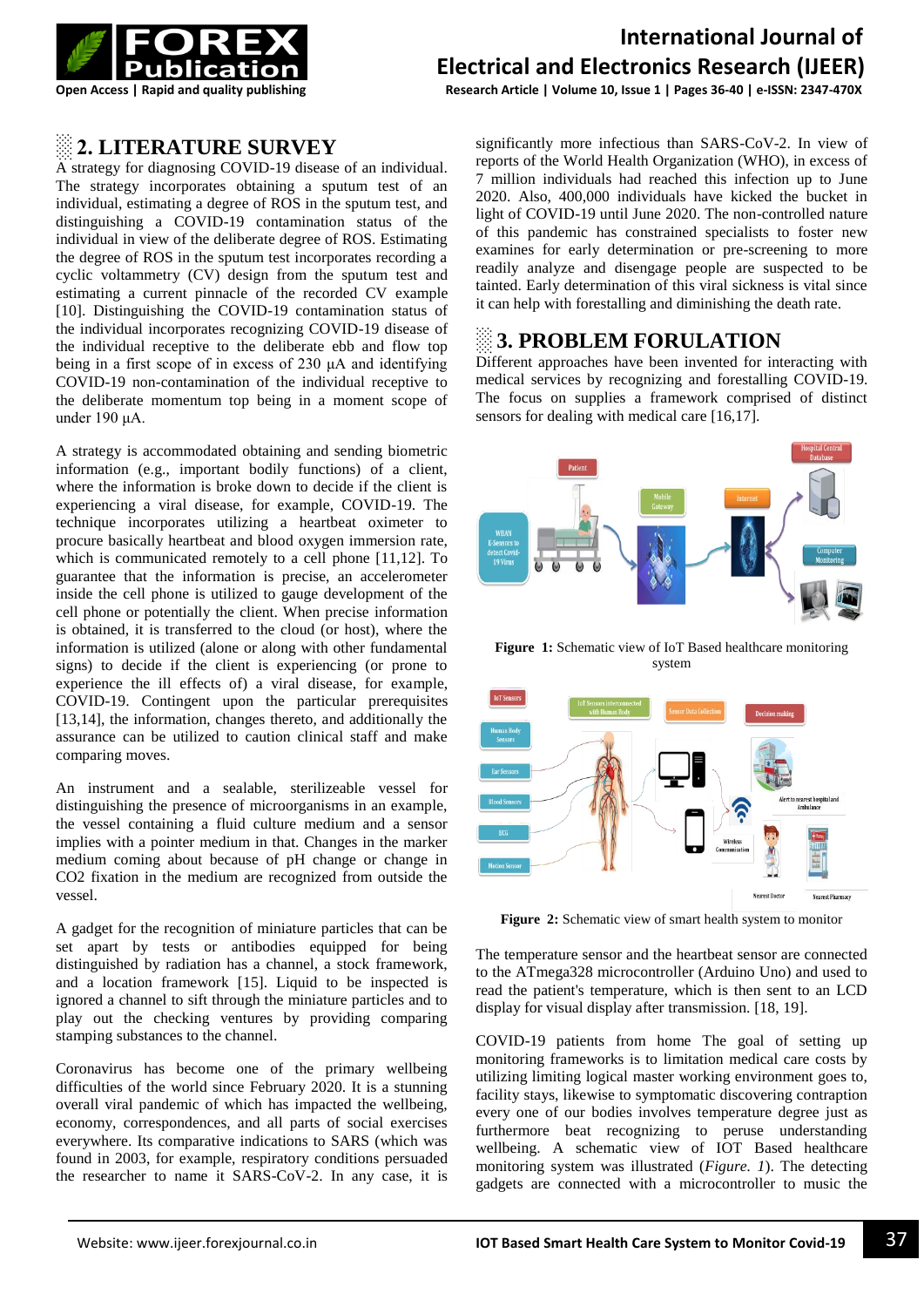

# **International Journal of Electrical and Electronics Research (IJEER)**

**Open Access | Rapid and quality publishing Research Article | Volume 10, Issue 1 | Pages 36-40 | e-ISSN: 2347-470X**

standing that is along these lines communicated to a LCD show and furthermore further far off relationship with have the usefulness to exchange cautions [20,21]. Assuming that shape finds any unforeseen changes in fathoming coronary heart beat or internal heat level, the design at long last surprises the buyer around the patient's condition over IOT and besides shows diffused components of heartbeat notwithstanding temperature of purchaser live in the net[22,23]. In this manner IOT set up lenient prosperity sticking to shape suitably utilizes net to show quiet wellbeing aspects and further waits time. There is a sizable capacity among SMS principally based totally individual flourishing survey and furthermore IOT based most certainly man or lady investigating system. A schematic view of smart health care system to monitor COVID patients from home (*Figure. 2*). The new framework depends on joined information from different sensors to identify sickness movement and seriousness. The patient's pulse, circulatory strain, and respiratory rate can be observed. Further, the blood pH of the patient can likewise be estimated continuously. Blood pH can demonstrate the patient's general wellbeing status. The fundamental signs readings and different information assembled will be consolidated to decide the patient's wellbeing status. The E-Quarantine framework could likewise assist with checking many uses at the same time. The examination group proposes the utilization of computerized reasoning to screen patients from a distance, with the assurance that patients actually get drugs and the consideration they need, without overpowering the wellbeing framework.

#### ░ **4. RESEARCH MEHODOLOGY**

When a rapidly growing country's population improves its caretaking desires, Clinical Tracking Systems are the most critical tools at its disposal. Coronavirus is genuinely communicable it is extremely crucial for isolation Coronavirus individuals anyway at the indistinguishable time logical specialists need to protect a watch on prosperity of Coronavirus clients as appropriately. With the further developing style of cases it's miles transforming into intense to hold a music at the prosperity circumstances of many isolated clients Right here the proposed device arrangement of a cordless sensor local area fundamentally founded absolutely upon Iota cutting edge age. It is generally done for gettogether further to moving the different detecting contraptions keeping a watch on data concerning the clients in medical clinics. This product contains Wireless based absolutely local area (Wi-Fi), having interesting sensors, A heart rate monitor, temperature sensor, blood pressure sensor, and heart rate oximeter are all examples of devices that may be linked to the transmitter portion. In order to gather the supporter concerns, these sensors are attached to each individual at the same time, using detecting devices. The equivalent data is conveying out remotely to the collector district which is with the clinical specialist and furthermore by utilizing that recipient issue he will get all refreshes in their victims. And furthermore it will plainly convey voice word to victims to take as much time as necessary. As appropriately as one sharp ringer will there at client to connote crisis circumstance of a victims. The block diagram of the proposed system was displayed (*Figure. 3*).



**Figure. 3:** Schematic view of proposed block diagram

## ░ **5. RESULTS AND DISCUSSION**

The expectation of contributions through supported methodologies makes it feasible for an agreeable further to reasonable way of life. The main attribute of any sort of cunning home robotization gadget is to help individuals in remotely directing and protecting an eye on home framework. With this in contemplations, we are prescribed to make a gadget those now not magnificent controls and keep a watch on the home yet also help a superior solid way of presence of clients. Shrewd homegrown computerization as a rising area of Iota has doubtlessly been cultivated in wonderful regions along with: simple comparably to helped each day dwelling especially for the accessibility of help to people, remote of house gadgets, discovery of development in your home, energy control in the house in basically the same manner to security, and moreover arrangement of medical services replies to out-patients, handicapped further to matured people. In any case, the design of a machine for each wellness and pleasantly being following further to homegrown control is yet to be obviously checked out. Taking into account this, we investigate a situation where John has essentially indeed been sent off from the wellbeing office yet regardless of reality that requires his actual vitals saved tune of cautiously through way of his clinical specialist, and he is normally embraced to bedunwinding in your private home. For John to savor the experience of going to house, he wants a couple of reassurances, which incorporate putting on the TV while lying on the sleeping pad, as well as controlling a fan or light while Correspondingly, the graphical display of heart beat, temperature and oxygen level of selective patients were calculated and displayed (*Figure. 4-6*).





**Figure 4:** Graph represents the heartbeat ratio of different COVID-19 Patients observed through the proposed system.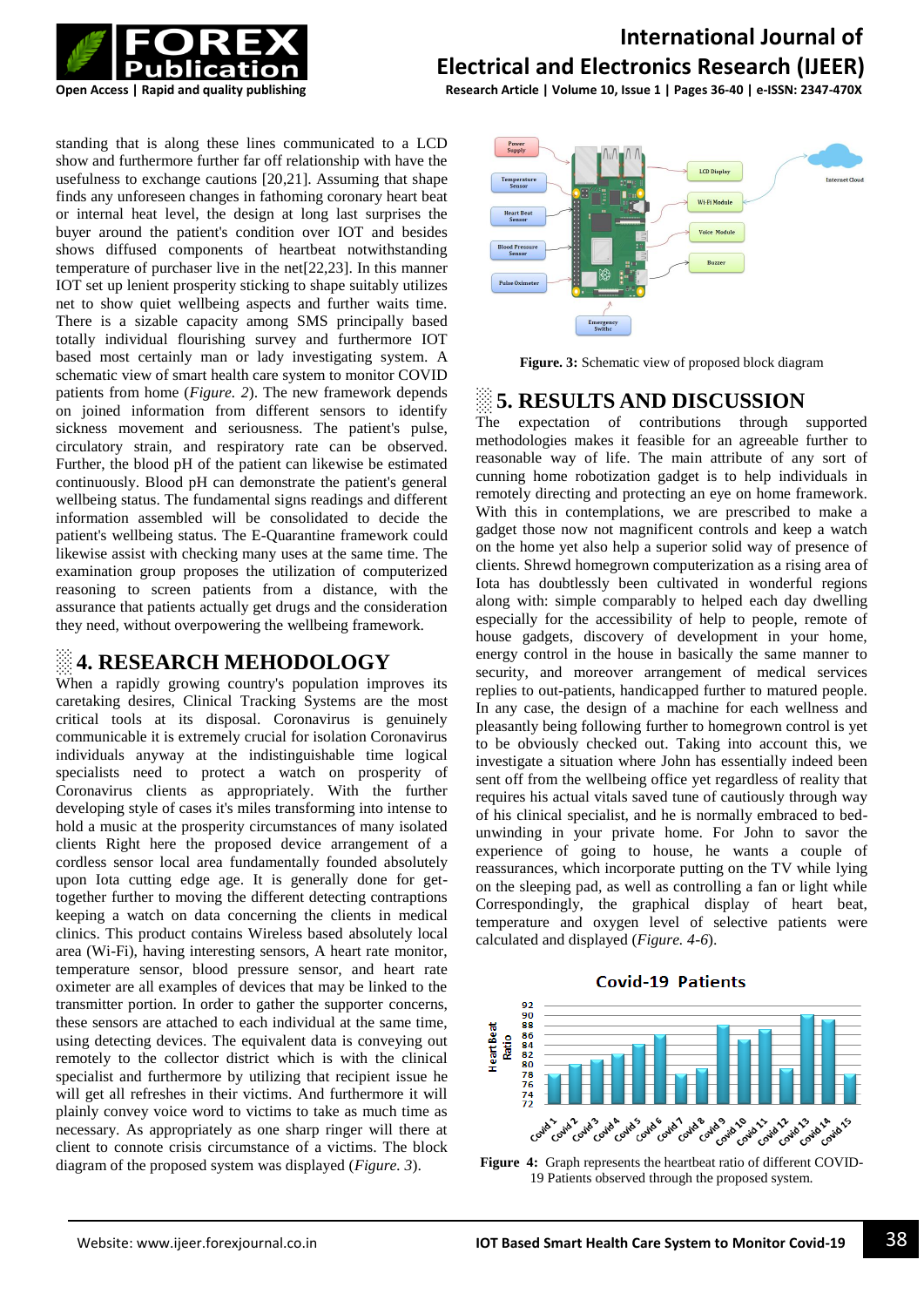

**Covid-19 Patients** 



**Figure 5:** Graph represents the temperature ratio of different COVID-19 Patients observed through the proposed system



**Figure 6:** Graph represents the Pulse level (SPO2) of different COVID-19 Patients observed through the proposed system

All things considered in bed. We chose to assist people in John's with expressing of undertakings through suggesting a cunning homegrown medical care mechanization apparatus. The upheld device shows in basically the same manner to records physiological boundaries in a module, conveys recorded boundaries to the wellbeing professional and additionally directs the house. A mask has been used to enclose the design and many specimens have been used to test it. The results displayed that the device is very operative to be utilized in this pandemic situations. The developed device accurately collects the patient's temperature and heart rate and transmits that data to the patient and the administrator through an Android app, allowing for remote monitoring of the patient. Even under normal circumstances, the device is more appropriate for situations like the COVID-19 pandemic, when patients and others face a significant risk to their health by travelling to a medical institution or emergency clinic. By tracing the present location of the patient, the professional is able to locate the infected person and get insights about the COVID-19 instances in that particular area. " Workers against COVID-19 will be able to carry out their duties with no worries thanks to the new technology. The proposed gadget is exceptionally modest and reasonable. It tends to be utilized effectively in the location and anticipation of COVID-19.

### ░ **6. CONCLUSION**

The goal of setting up monitoring frameworks is to limitation medical care costs by utilizing limiting logical master working environment goes to, facility stays, likewise to symptomatic discovering contraption every one of our bodies involves

# **International Journal of Electrical and Electronics Research (IJEER)**

**Open Access | Rapid and quality publishing Research Article | Volume 10, Issue 1 | Pages 36-40 | e-ISSN: 2347-470X**

temperature degree just as furthermore beat recognizing to peruse understanding security and safety.

The detecting gadgets are connected with a microcontroller to music the standing that is along these lines communicated to a LCD show and furthermore further far off relationship with have the usefulness to exchange cautions. The unforeseen changes in fathoming coronary heart beat or internal heat level, the design at long last surprises the buyer around the patient's condition over IOT and besides shows diffused components of heartbeat notwithstanding temperature of purchaser live in the net. The IOT set up lenient prosperity sticking to shape suitably utilizes net to show quiet wellbeing aspects and further waits time. There is a sizable capacity among SMS principally based totally individual flourishing survey and furthermore IOT based most certainly man or lady investigating system. The framework depends on joined information from different sensors to identify sickness movement and seriousness. The patient's pulse, circulatory strain, and respiratory rate can be observed. Further, the blood pH of the patient can likewise be estimated continuously. Blood pH can demonstrate the patient's general security and safety status. Wi-Fi-enabled sensors include a temperature sensor, a blood pressure sensor, and a heartbeat oximeter, all of which are linked to the transmitter section. In order to gather the supporter concerns, these sensors are attached to each individual at the same time, using detecting devices. The data is conveying out remotely to the collector district which is with the clinical specialist and furthermore by utilizing that recipient issue he will get all refreshes in their victims. And furthermore it will plainly convey voice word to victims to take as much time as necessary. As appropriately as one sharp ringer will there at client to connote crisis circumstance of a victims. A mask has been used to enclose the design and many specimens have been used to test it. The results displayed that the device is very operative to be utilized in this pandemic situations. Correspondingly, the graphical display of heart beat, temperature and oxygen level of selective patients were calculated and displayed. The gadget will help the cutting edge labourers against COVID-19 to play out their obligations with no concerns. The proposed gadget is exceptionally modest and reasonable. It tends to be utilized effectively in the location and anticipation of COVID-19.

# ░ **7. ACKNOWLEDGMENTS**

For this Research work Author's did not received any fund from the public Agency.

### ░ **REFERENCES**

- [1] N. El-Rashid, S. El-Sappagh, S. M. R. Islam, H. M. El-Bakry, and S. Abdelrazek, "End-to-end deep learning framework for coronavirus (COVID-19) detection and monitoring," *Electronics*, vol. 9, no. 1439, pp. 1–25, 2020.
- [2] Priyanka, P., 2021. Iot Based Covid-19 Patient Health Monitoring System. Turkish Journal of Computer and Mathematics Education (TURCOMAT), 12(12), pp.4599-4604.
- [3] N. Mutha, E. Meel, R. Rokade, and P. G. Deshmukh, "Patient health monitoring using android application," International Journal of Innovative Research in Computer And Communication Engineering, vol. 4, no. 3, 2016.
- [4] Chen, Z., Khan, S., Abbas, M., Nazir, S. and Ullah, K., 2021. Enhancing Healthcare through Detection and Prevention of COVID-19 Using